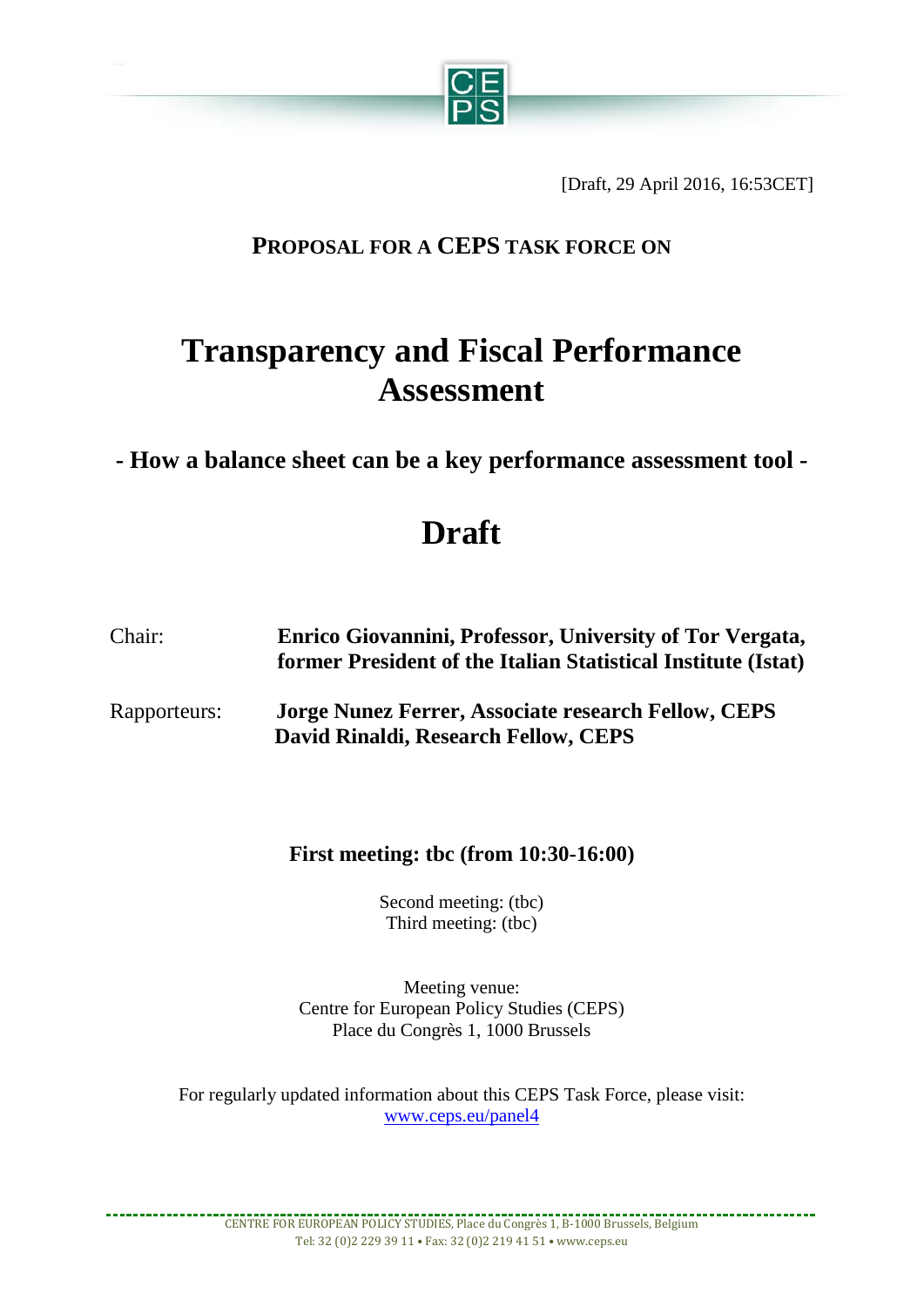

## **1. Overview**

Fiscal policy and the sustainability of public finances are usually assessed mainly by reference to the flows of annual expenditures and revenues, often in conjunction with the overall debt of the government. This is clearly insufficient. There is thus an urgent need to improve transparency and produce serious accounting data for governments to assess fiscal performance, especially balance sheets, which can be a key performance assessment tool, especially in countries that are under financial stress due to high public debt and fiscal deficits. This is essential for a future efficient operation of the single currency and for government institutions to demonstrate that they can create value.

**Important Issues:** A first important issue is the adoption of International Public Sector Accounting Standards (IPSAS), which could greatly enhance the transparency and credibility of public financials. Expenditures and revenues should be recorded on an accrual basis, thus reducing the temptation of Finance Ministries to massage their accounts by, for example, delaying payments to suppliers. These delays do not only increase the overall cost for the public purse, but they also create large costs for the economy as uncertainty and delays ripple through the supply chain. More than 80 countries as well as international organizations, such as the European Union (and the Council of Europe, NATO, the OECD, the World Bank and the United Nations), have already adopted IPSAS. But at EU level, most countries continue to prepare their financial statements based on cash accounting basis. The exceptions are countries like the United Kingdom, France, and Sweden, mostly countries with strong public administrations. A first issue is thus the adoption of IPSAS by all Member States. An effort is on-going with Eurostat to agree to a European level system that all member states comply too, the EPSAS (European Public Sector Accounting Standards), but IPSAS is presently offering already the method to producing the necessary information and could be adopted by member states as it is.

**Steps to Consider:** The adoption of IPSAS standards by all member states would be a first important step towards greater **transparency**. But transparency is only a small consequence compared to further benefits of such a system. It is essential for the operation of the Eurozone. A second step would be to draw up comprehensive balance sheets for the public sector. Just as an enterprise is not valued purely on the last income number, an overall view of public finance requires a proper view of the overall assets and liabilities of the public sector. The Maastricht criterion on debt (and the minimum reduction required under the Fiscal Compact) are based on a legal construct, namely gross debt at face value. Using legalistic concepts like this is often done in bond covenants, but the value of an enterprise is not determined on the basis of its outstanding debt, but rather the difference between assets and liabilities. A balance sheet which shows all the assets and liabilities of the public sector can provide a **much fuller and more accurate picture of the sustainability of public finance than the gross debt figures at face value**. Moreover, the evolution of the balance between assets and liabilities (the net worth of the government) over time provides an important view of the success or failure of fiscal policy other than only focusing on the debt and deficit. A sharp fall in the net worth should be a warning signal, independent of the fiscal deficit. And, shining the light of transparency on the performance of managing financial assets, especially in government at risk of nefarious behaviour, is essential. This is why a number of countries already prepare and publish comprehensive balance sheets (e.g. UK, US, Canada, Switzerland, Australia, New Zealand, South Africa).

**Benefits to Users:** Public sector balance sheets could thus provide an important additional piece of information for policy makers, investors and those interested in the sustainability of public finances in general and in creating value. For example, the Commission and the national fiscal councils, which have been created under the Fiscal Compact would benefit. The balance sheet statement and its relationships with the other two IPSAS financial statements (the performance statement and the cash flow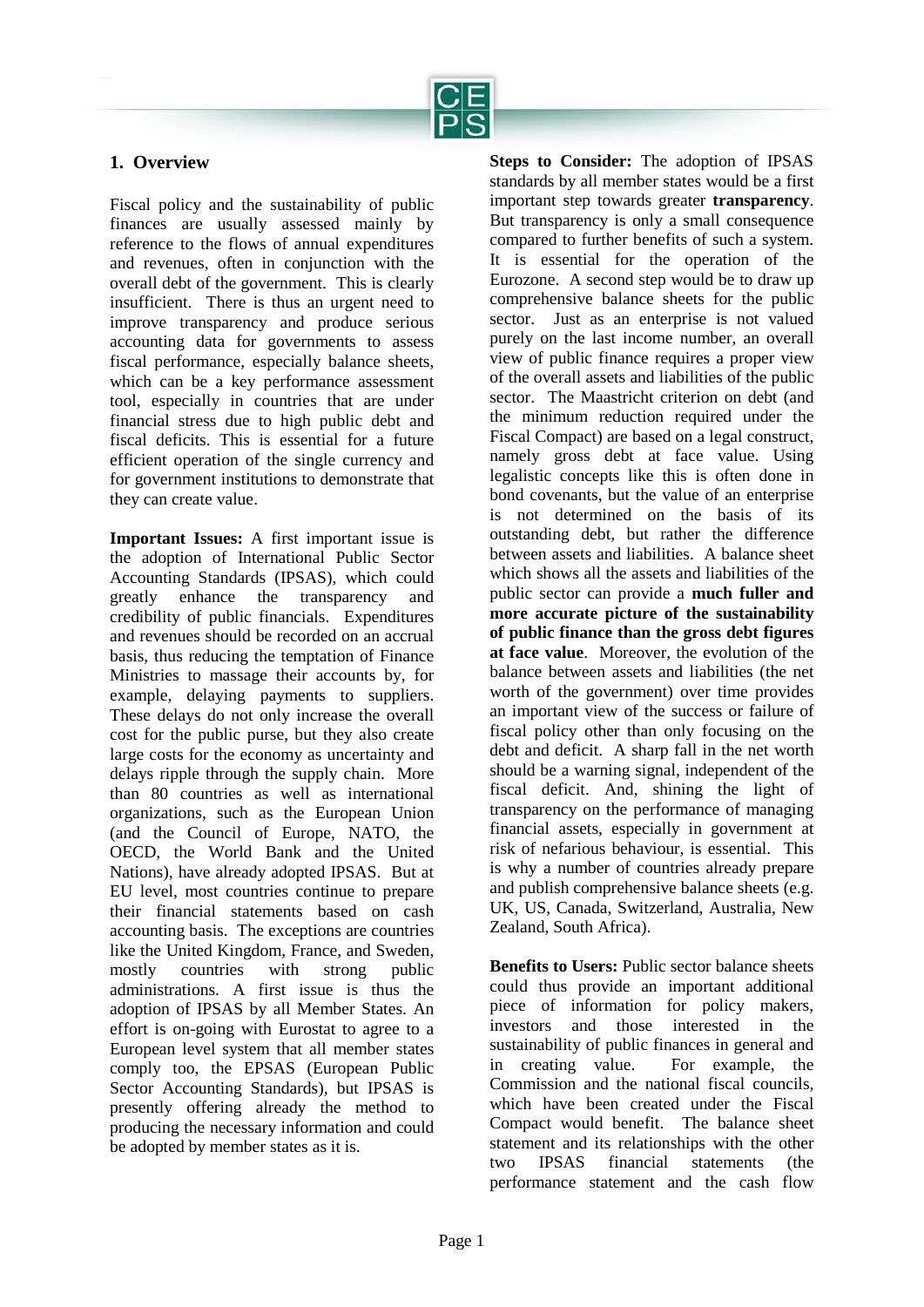

statement) -- supplemented with the analysis discussion, standardized financial footnotes, and audit opinions -- are a source of meaningful analysis. Each line item of the balance sheet, the contra items, and the footnotes can provide valuable insights into fiscal performance assessment, and performance gaps, and value creation.

**Special Concerns:** As with many things, the devil is in the details and in the quality of execution of the agreed upon best practices. IPSAS has 32 standards customized to the public sector with Exposure Drafts and Recommended Reporting Guidelines. For IPSAS financial statements to be internationally comparable, analysis requires a careful understanding of which standards were not fully adopted. For IPSAS to be most effective, the **task force should analyse the importance of IPSAS being used as part of the decision-making process** and not only as a certification process published on a timely basis. The task force should also address major misperceptions concerning IPSAS versus government financial statistics (GFS), especially ESA 2010 and 2008 SNA. In particular the task force should address a potential misperception that IPSAS debt values declines when a government borrowing rates increase. Is it GFS that requires debt to be marked to market, which has perverse consequences of debt levels rising when a government's credit improves and/or interest rates decline?

<span id="page-2-1"></span><span id="page-2-0"></span>**Role of Audits:** Finally, as in the private sector, there is the question of auditing. To be credible, public sector balance sheets should be independently audited. The large accounting firms would of course be qualified on professional ground. But, especially for large Member States, their independence might be questioned given that they might come under considerable pressure should they criticize the accounts of the government. If schemes to create fiscal illusion violating substance over form reporting (also known as cooking the books) are to be minimized, independent audits are essential. In this EU context, one solution might be the European Court of Auditors in Luxembourg. This institution has at present very limited tasks, relating primarily to EU

expenditures and programs. Its mandate might have to be changed. Another solution would be to assign the task to Eurostat, but this institution has little experience in accounting and auditing.

### **2. How does a CEPS Task Force work?**

CEPS Task Forces constitutes multistakeholder fora where representatives from the European Institutions (European Commission, Council, European Parliament, Eurostat, ECA, etc.), member states' officials, business and industry, International Organizations (e.g. OECD), academic experts and other stakeholders meet, discuss solution proposals and make recommendations to some of the biggest challenges for the EU.

The new CEPS Task Force will meet three times in the period of six months. All meetings will be held at CEPS, typically lasting from 10:h30-16:h30. Generally, speakers are recruited from the Task Force, although external speakers can be invited to tap into additional knowledge. Speakers typically speak no longer than 5 to 10 minutes to allow for sufficient discussion time. In order to ensure a broad input from external experts, it is aimed to involve ……in the project.

It will be chaired by Enrico Giovannini. The rapporteurs will be Jorge Núñez Ferrer, Associate Research Fellow, and David Rinaldi, Research Fellow.

At the end of the Task Force, we will publish a CEPS Task Force Report that will present policy recommendations. This Report will be circulated among EU and member state policy circles.[1](#page-2-0) The report will be based on discussions in the meetings, supplemented by research carried out by the rapporteurs. The Draft Task Force Report will be circulated before the fifth meeting to be discussed and approved by the Task Force and then published as a CEPS Task Force Report<sup>[2](#page-2-1)</sup> and circulated

<sup>&</sup>lt;sup>1</sup> For further information, please visit www.ceps.eu.  $2 \text{ In the "Task Force Report" series:}$ 

[http://www.ceps.be/category/book-series/ceps-task](http://www.ceps.be/category/book-series/ceps-task-force-reports)[force-reports](http://www.ceps.be/category/book-series/ceps-task-force-reports)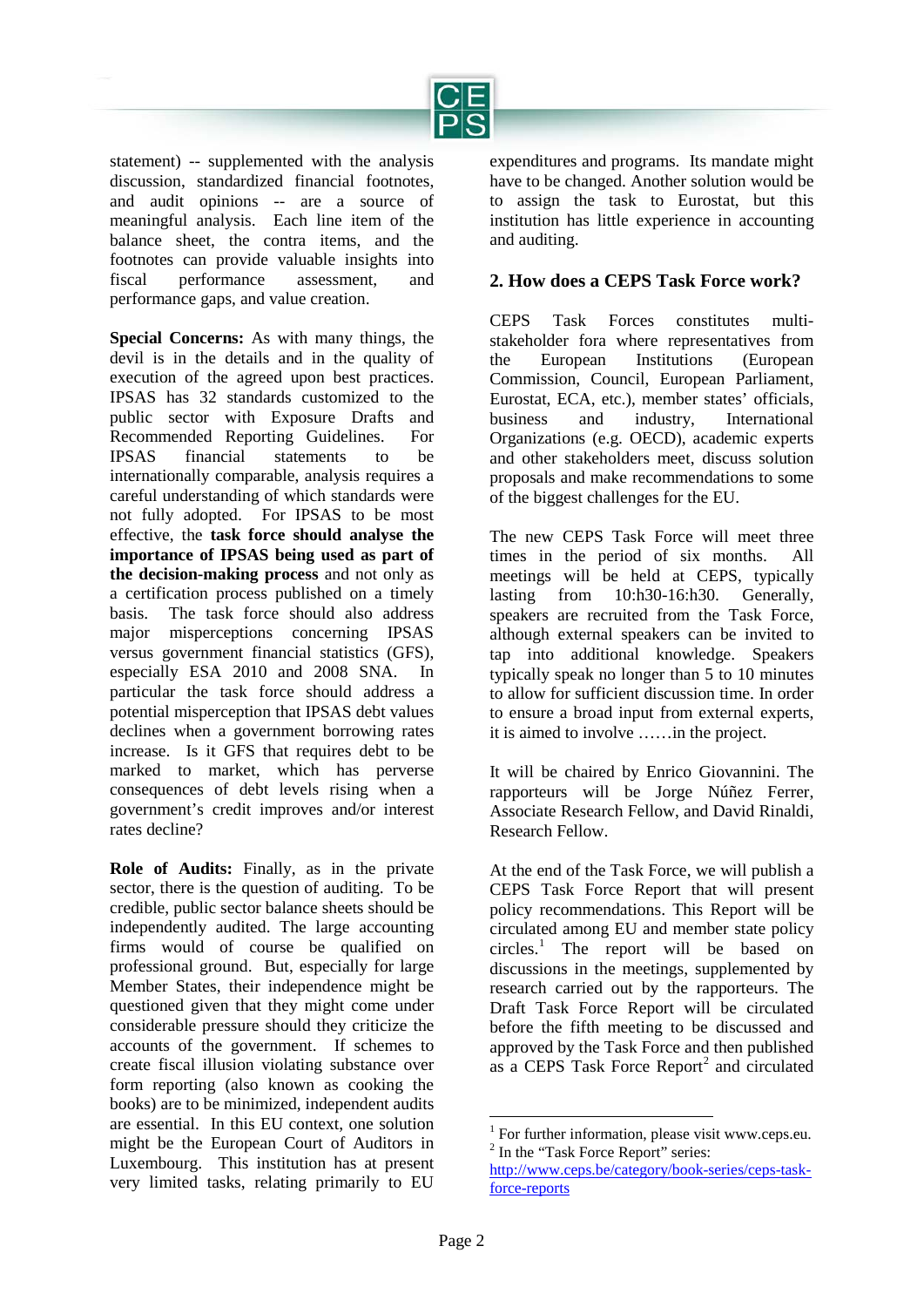

among EU, member states and international policy makers.

Note that the CEPS Task Force Report will contain the general tone and direction of the discussion, but its recommendations do not necessarily reflect a full common position agreed by all members of the Task Force, nor do they necessarily represent the views of the institutions to which the members belong.

For the detailed programme, please see the Work Programme & Agendas of Meetings.

For Registration, please return the **Registration Form in the Appendix**.

## **3. Preliminary agenda**

Venue of all meetings: CEPS, Conference Room, Place du Congrès 1, 1000 Brussels; tel.: +32 2 229 3911 [www.ceps.eu](http://www.ceps.eu/)

**1st meeting: [June] 2016 Assessing Fiscal Performance – Understanding the Global Landscape.**

#### Morning:

Objective of the morning session is to review global benchmark financial statements.

#### Afternoon:

Assess performance measurement KPIs.

**2nd meeting: [July] 2016 Best Practices to Improve Decision Making and Create Value.**

Morning: Asset and liability best practices.

Afternoon: Human capital best practices for successful and rapid implementation. **3rd meeting [September] 2016 Discussion and agreement of final report Discussion on future potential activities**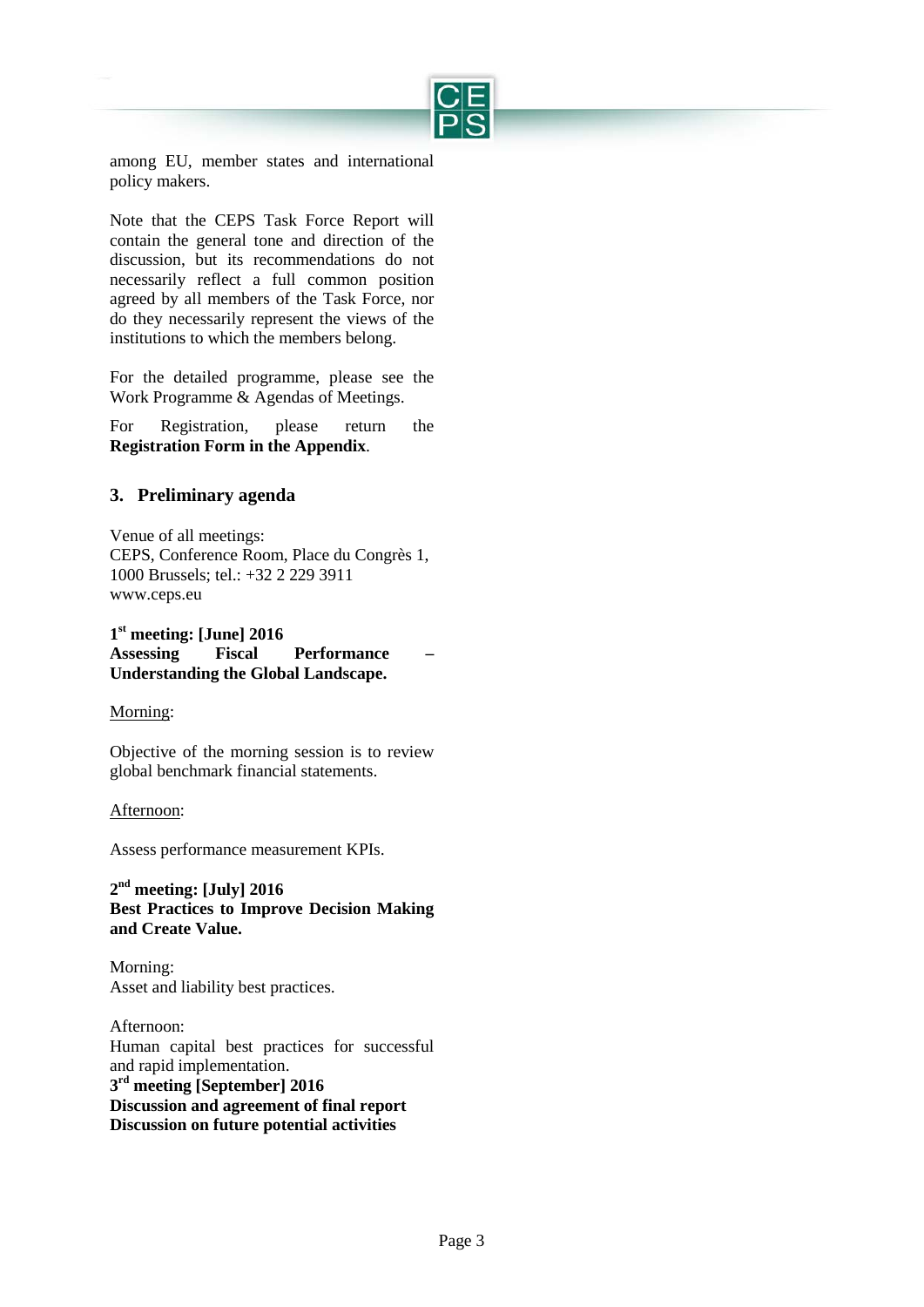

# **Annex 1. Organisation and governance of task Force**

## **Meetings:**

- Three task force meetings arranged over [June, July, September]. The first meeting will be held on ..... from 10:h30-16h:30 and the second on .... from 10:h30 to 16:h30. The third and final one is expected to be held around [September] 2016. Although not foreseen at the moment, the need of a fourth meeting might arise.) All meetings will be held at the offices of the Centre for European Policy Studies (CEPS).
- Ahead of the third meeting, CEPS will circulate the Draft Task Force Report including draft recommendations. The Task Force will discuss, amend and approve the final report. This report will be based on discussions in the meetings supplemented by research carried out by the rapporteurs.
- The final Task Force report, complete with recommendations will be presented on different occasions including for example in the European Parliament, in Brussels events or in member states. The Report will also be published and circulated among EU, member state and international policy makers.